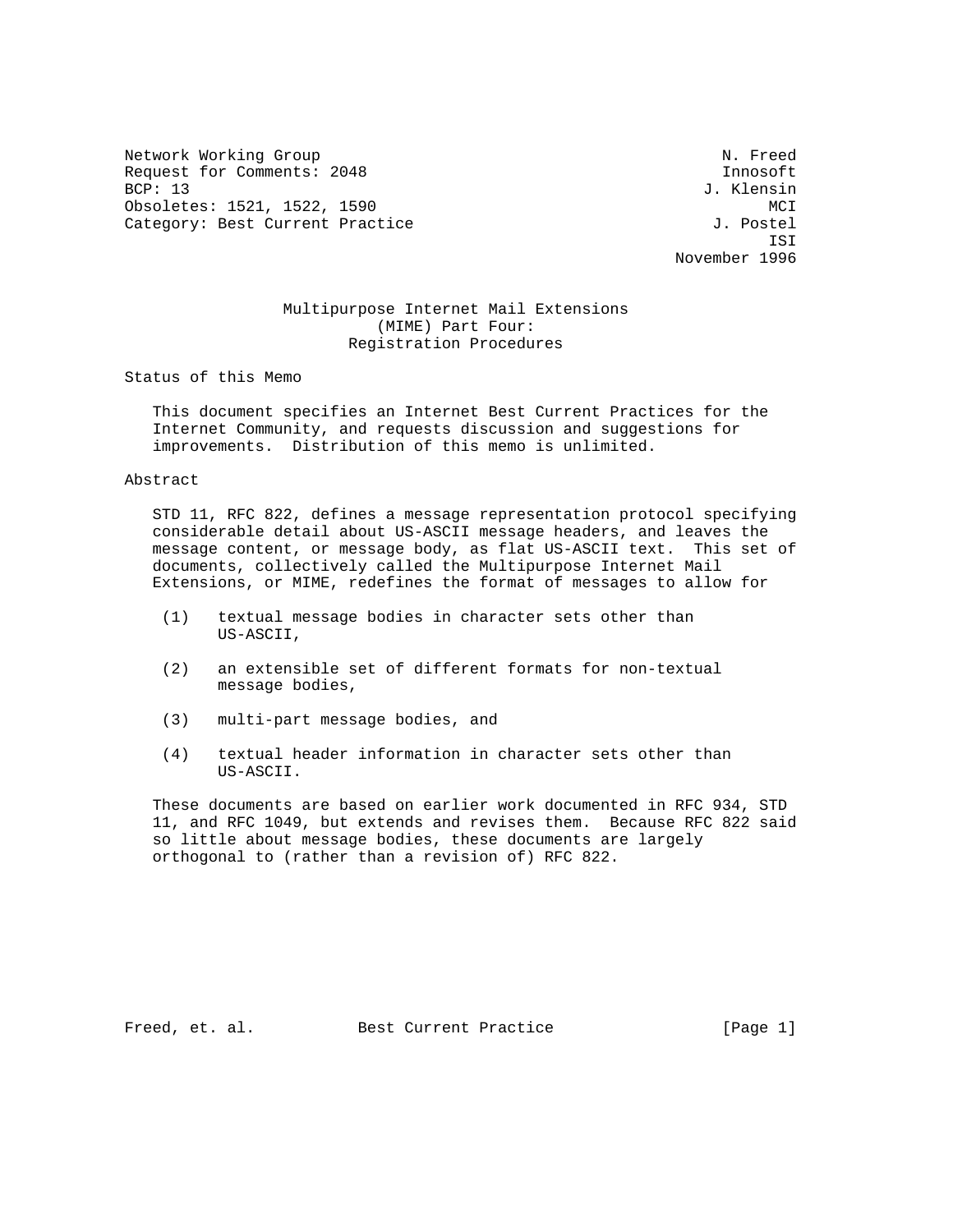This fourth document, RFC 2048, specifies various IANA registration procedures for the following MIME facilities:

- (1) media types,
- (2) external body access types,
- (3) content-transfer-encodings.

 Registration of character sets for use in MIME is covered elsewhere and is no longer addressed by this document.

 These documents are revisions of RFCs 1521 and 1522, which themselves were revisions of RFCs 1341 and 1342. An appendix in RFC 2049 describes differences and changes from previous versions.

Table of Contents

|                                                          | 3              |
|----------------------------------------------------------|----------------|
| 2. Media Type Registration                               | $\overline{4}$ |
| 2.1 Registration Trees and Subtype Names                 | $\overline{4}$ |
|                                                          | $\overline{4}$ |
|                                                          | $\overline{4}$ |
| 2.1.3 Personal or Vanity Tree                            | 5              |
|                                                          | 5              |
| 2.1.5 Additional Registration Trees                      | 6              |
| 2.2 Registration Requirements                            | 6              |
| 2.2.1 Functionality Requirement                          | 6              |
| 2.2.2 Naming Requirements                                | $\overline{6}$ |
| 2.2.3 Parameter Requirements                             | 7              |
| 2.2.4 Canonicalization and Format Requirements           | 7              |
| 2.2.5 Interchange Recommendations                        | 8              |
| 2.2.6 Security Requirements                              | 8              |
| 2.2.7 Usage and Implementation Non-requirements          | 9              |
| 2.2.8 Publication Requirements                           | 10             |
| $2.2.9$ Additional Information                           | 10             |
| 2.3 Registration Procedure                               | 11             |
| 2.3.1 Present the Media Type to the Community for Review | 11             |
|                                                          | 12             |
| 2.3.3 IANA Registration                                  | 12             |
| 2.4 Comments on Media Type Registrations                 | 12             |
| 2.5 Location of Registered Media Type List               | 12             |
| 2.6 IANA Procedures for Registering Media Types          | 12             |
|                                                          | 13             |
| 2.8 Registration Template                                | 14             |
| 3. External Body Access Types                            | 14             |
| 3.1 Registration Requirements                            | 15             |
| 3.1.1 Naming Requirements                                | 15             |

Freed, et. al. Best Current Practice [Page 2]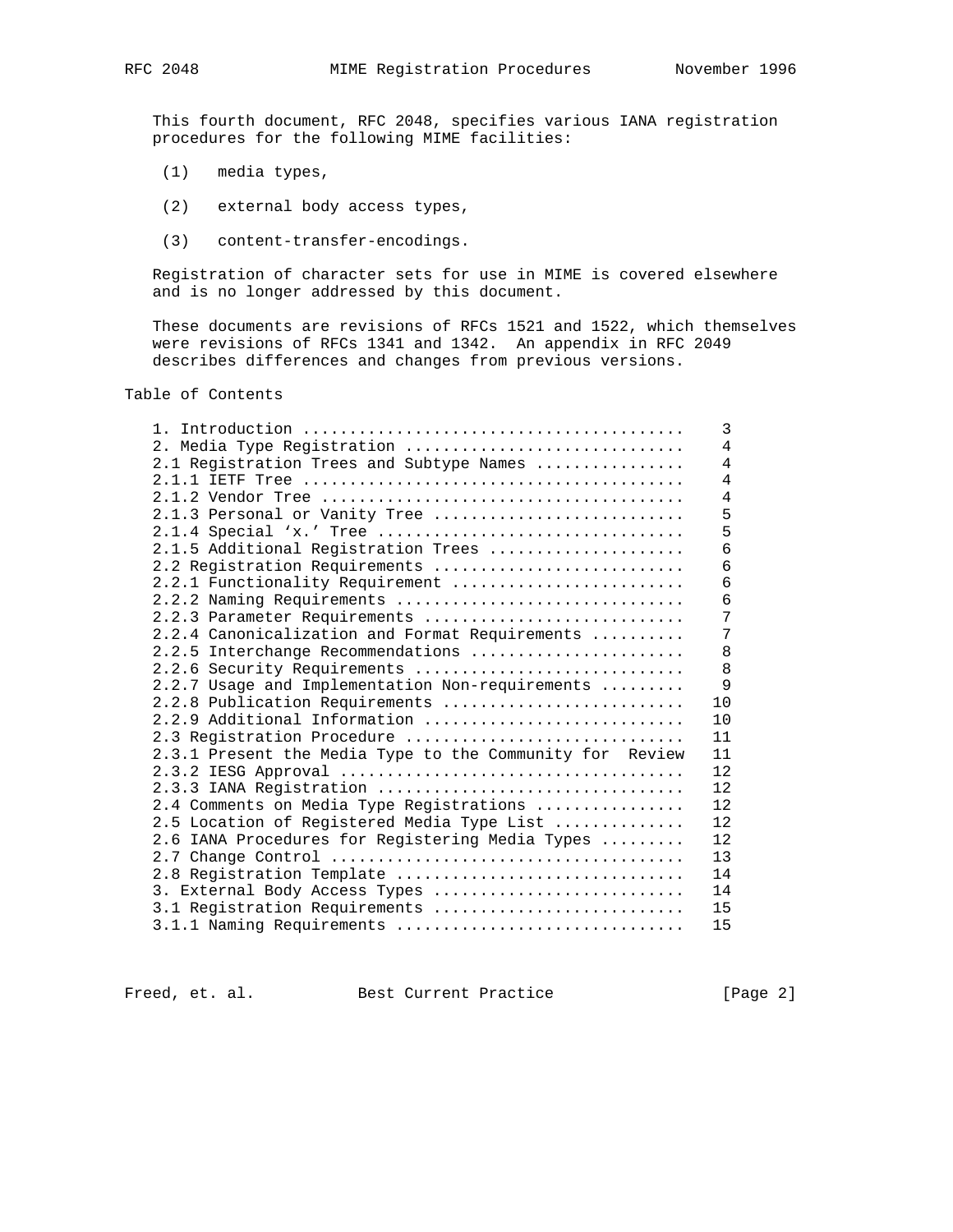| 3.1.2 Mechanism Specification Requirements             | 15 |
|--------------------------------------------------------|----|
| 3.1.3 Publication Requirements                         | 15 |
| 3.1.4 Security Requirements                            | 15 |
| 3.2 Registration Procedure                             | 15 |
| $3.2.1$ Present the Access Type to the Community       | 16 |
| 3.2.2 Access Type Reviewer                             | 16 |
| 3.2.3 IANA Registration                                | 16 |
| 3.3 Location of Registered Access Type List            | 16 |
| 3.4 IANA Procedures for Registering Access Types       | 16 |
|                                                        | 17 |
| 4.1 Transfer Encoding Requirements                     | 17 |
| 4.1.1 Naming Requirements                              | 17 |
| 4.1.2 Algorithm Specification Requirements             | 18 |
| 4.1.3 Input Domain Requirements                        | 18 |
| 4.1.4 Output Range Requirements                        | 18 |
| 4.1.5 Data Integrity and Generality Requirements       | 18 |
| 4.1.6 New Functionality Requirements                   | 18 |
| 4.2 Transfer Encoding Definition Procedure             | 19 |
| 4.3 IANA Procedures for Transfer Encoding Registration | 19 |
| 4.4 Location of Registered Transfer Encodings List     | 19 |
|                                                        | 20 |
| A. Grandfathered Media Types                           | 21 |

### 1. Introduction

 Recent Internet protocols have been carefully designed to be easily extensible in certain areas. In particular, MIME [RFC 2045] is an open-ended framework and can accommodate additional object types, character sets, and access methods without any changes to the basic protocol. A registration process is needed, however, to ensure that the set of such values is developed in an orderly, well-specified, and public manner.

 This document defines registration procedures which use the Internet Assigned Numbers Authority (IANA) as a central registry for such values.

 Historical Note: The registration process for media types was initially defined in the context of the asynchronous Internet mail environment. In this mail environment there is a need to limit the number of possible media types to increase the likelihood of interoperability when the capabilities of the remote mail system are not known. As media types are used in new environments, where the proliferation of media types is not a hindrance to interoperability, the original procedure was excessively restrictive and had to be generalized.

Freed, et. al. Best Current Practice [Page 3]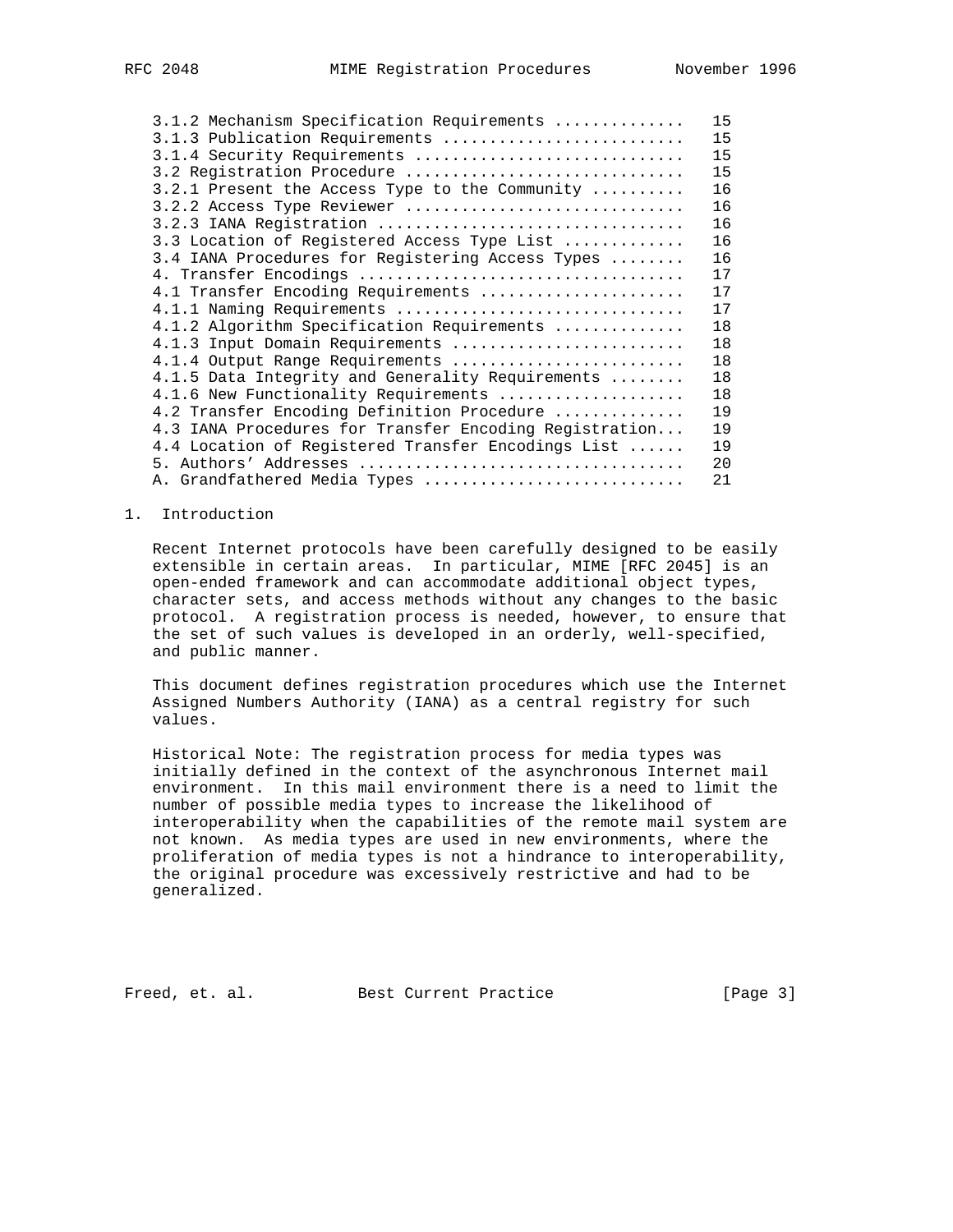### 2. Media Type Registration

 Registration of a new media type or types starts with the construction of a registration proposal. Registration may occur in several different registration trees, which have different requirements as discussed below. In general, the new registration proposal is circulated and reviewed in a fashion appropriate to the tree involved. The media type is then registered if the proposal is acceptable. The following sections describe the requirements and procedures used for each of the different registration trees.

### 2.1. Registration Trees and Subtype Names

 In order to increase the efficiency and flexibility of the registration process, different structures of subtype names may be registered to accomodate the different natural requirements for, e.g., a subtype that will be recommended for wide support and implementation by the Internet Community or a subtype that is used to move files associated with proprietary software. The following subsections define registration "trees", distinguished by the use of faceted names (e.g., names of the form "tree.subtree...type"). Note that some media types defined prior to this document do not conform to the naming conventions described below. See Appendix A for a discussion of them.

# 2.1.1. IETF Tree

 The IETF tree is intended for types of general interest to the Internet Community. Registration in the IETF tree requires approval by the IESG and publication of the media type registration as some form of RFC.

 Media types in the IETF tree are normally denoted by names that are not explicitly faceted, i.e., do not contain period (".", full stop) characters.

 The "owner" of a media type registration in the IETF tree is assumed to be the IETF itself. Modification or alteration of the specification requires the same level of processing (e.g. standards track) required for the initial registration.

### 2.1.2. Vendor Tree

 The vendor tree is used for media types associated with commercially available products. "Vendor" or "producer" are construed as equivalent and very broadly in this context.

Freed, et. al. Best Current Practice [Page 4]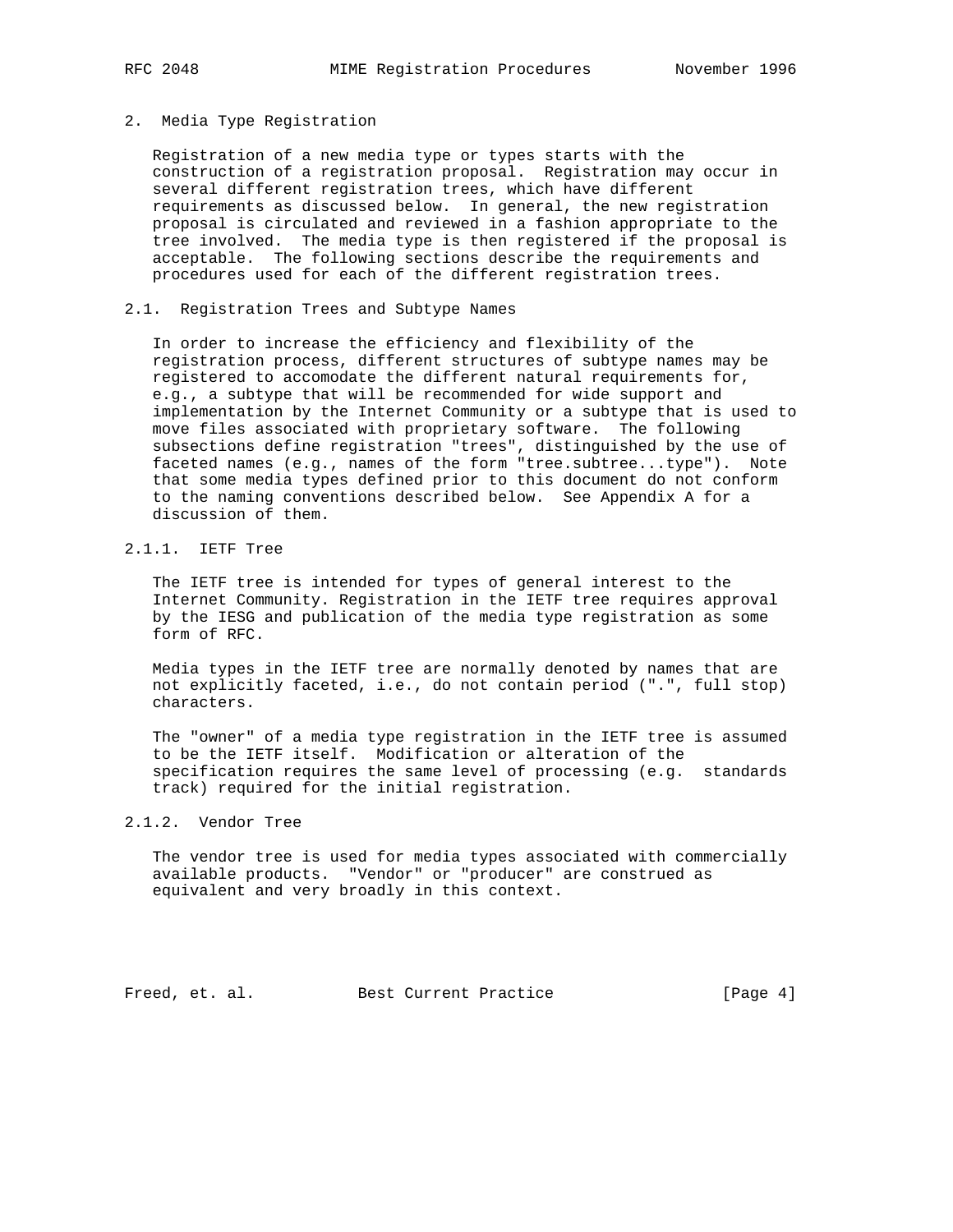A registration may be placed in the vendor tree by anyone who has need to interchange files associated with the particular product. However, the registration formally belongs to the vendor or organization producing the software or file format. Changes to the specification will be made at their request, as discussed in subsequent sections.

 Registrations in the vendor tree will be distinguished by the leading facet "vnd.". That may be followed, at the discretion of the registration, by either a media type name from a well-known producer (e.g., "vnd.mudpie") or by an IANA-approved designation of the producer's name which is then followed by a media type or product designation (e.g., vnd.bigcompany.funnypictures).

 While public exposure and review of media types to be registered in the vendor tree is not required, using the ietf-types list for review is strongly encouraged to improve the quality of those specifications. Registrations in the vendor tree may be submitted directly to the IANA.

### 2.1.3. Personal or Vanity Tree

 Registrations for media types created experimentally or as part of products that are not distributed commercially may be registered in the personal or vanity tree. The registrations are distinguished by the leading facet "prs.".

 The owner of "personal" registrations and associated specifications is the person or entity making the registration, or one to whom responsibility has been transferred as described below.

 While public exposure and review of media types to be registered in the personal tree is not required, using the ietf-types list for review is strongly encouraged to improve the quality of those specifications. Registrations in the personl tree may be submitted directly to the IANA.

# 2.1.4. Special 'x.' Tree

 For convenience and symmetry with this registration scheme, media type names with "x." as the first facet may be used for the same purposes for which names starting in "x-" are normally used. These types are unregistered, experimental, and should be used only with the active agreement of the parties exchanging them.

Freed, et. al. Best Current Practice [Page 5]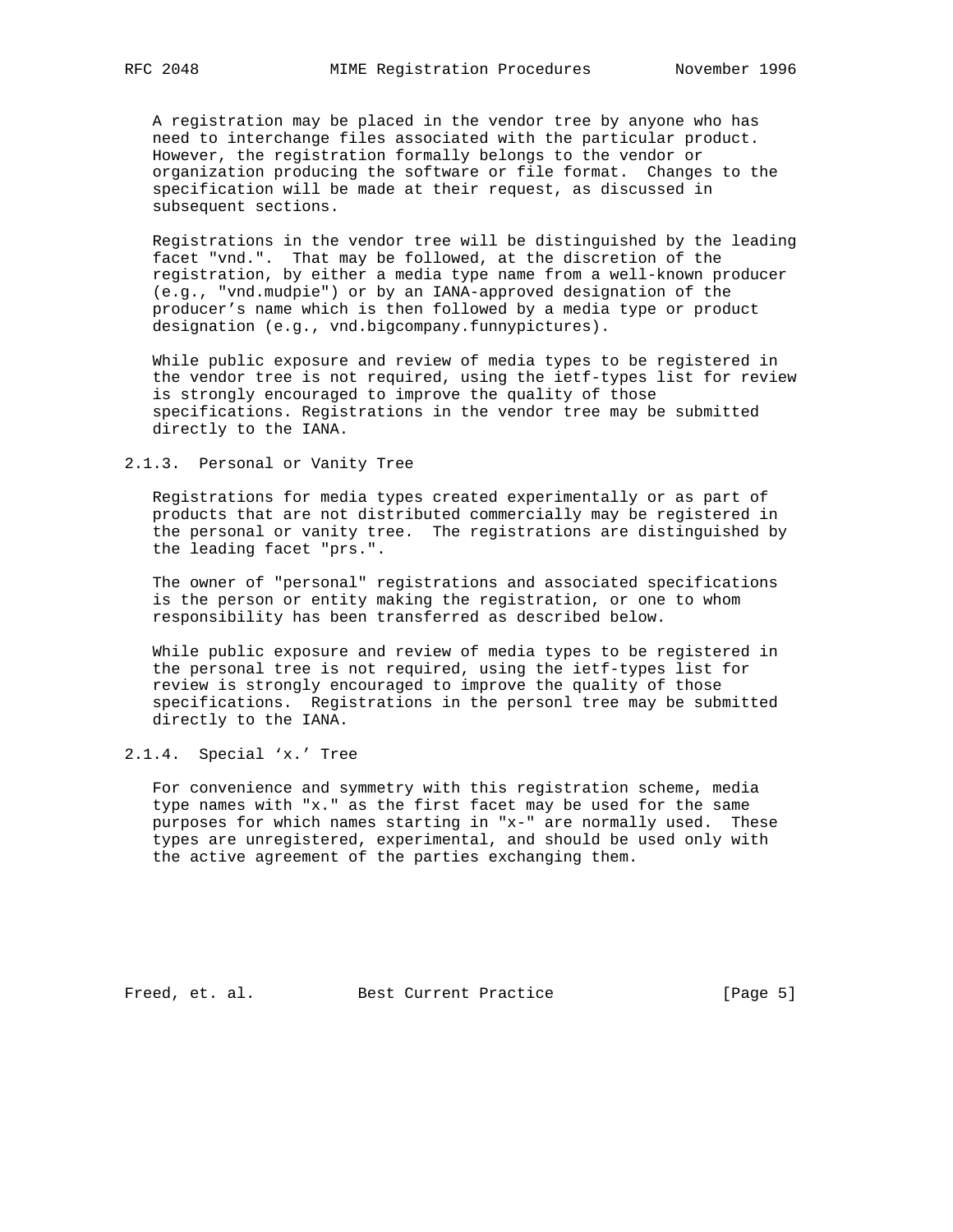However, with the simplified registration procedures described above for vendor and personal trees, it should rarely, if ever, be necessary to use unregistered experimental types, and as such use of both "x-" and "x." forms is discouraged.

### 2.1.5. Additional Registration Trees

 From time to time and as required by the community, the IANA may, with the advice and consent of the IESG, create new top-level registration trees. It is explicitly assumed that these trees may be created for external registration and management by well-known permanent bodies, such as scientific societies for media types specific to the sciences they cover. In general, the quality of review of specifications for one of these additional registration trees is expected to be equivalent to that which IETF would give to registrations in its own tree. Establishment of these new trees will be announced through RFC publication approved by the IESG.

### 2.2. Registration Requirements

 Media type registration proposals are all expected to conform to various requirements laid out in the following sections. Note that requirement specifics sometimes vary depending on the registration tree, again as detailed in the following sections.

### 2.2.1. Functionality Requirement

 Media types must function as an actual media format: Registration of things that are better thought of as a transfer encoding, as a character set, or as a collection of separate entities of another type, is not allowed. For example, although applications exist to decode the base64 transfer encoding [RFC 2045], base64 cannot be registered as a media type.

 This requirement applies regardless of the registration tree involved.

# 2.2.2. Naming Requirements

 All registered media types must be assigned MIME type and subtype names. The combination of these names then serves to uniquely identify the media type and the format of the subtype name identifies the registration tree.

 The choice of top-level type name must take the nature of media type involved into account. For example, media normally used for representing still images should be a subtype of the image content type, whereas media capable of representing audio information belongs

Freed, et. al. Best Current Practice [Page 6]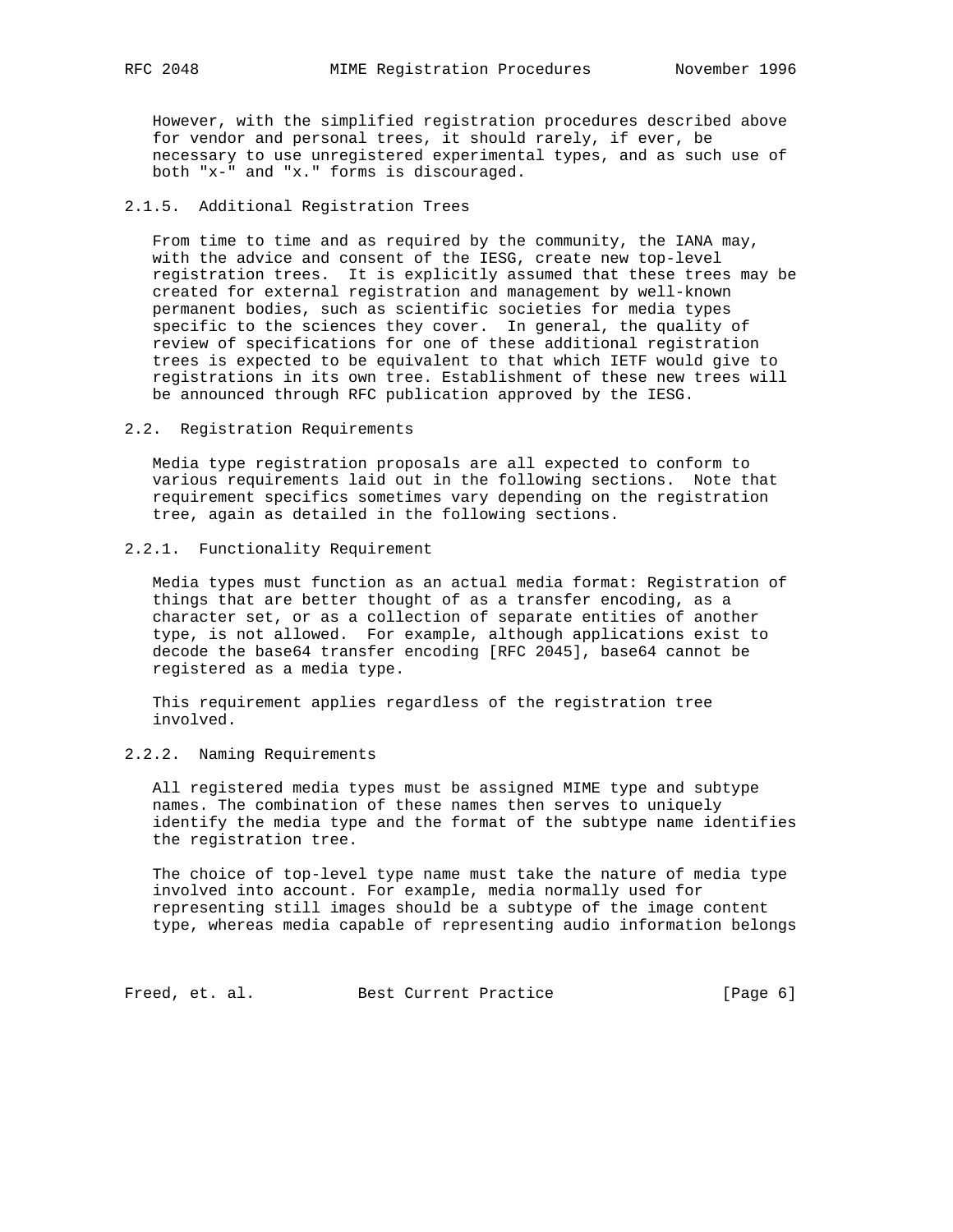under the audio content type. See RFC 2046 for additional information on the basic set of top-level types and their characteristics.

 New subtypes of top-level types must conform to the restrictions of the top-level type, if any. For example, all subtypes of the multipart content type must use the same encapsulation syntax.

 In some cases a new media type may not "fit" under any currently defined top-level content type. Such cases are expected to be quite rare. However, if such a case arises a new top-level type can be defined to accommodate it. Such a definition must be done via standards-track RFC; no other mechanism can be used to define additional top-level content types.

 These requirements apply regardless of the registration tree involved.

2.2.3. Parameter Requirements

 Media types may elect to use one or more MIME content type parameters, or some parameters may be automatically made available to the media type by virtue of being a subtype of a content type that defines a set of parameters applicable to any of its subtypes. In either case, the names, values, and meanings of any parameters must be fully specified when a media type is registered in the IETF tree, and should be specified as completely as possible when media types are registered in the vendor or personal trees.

 New parameters must not be defined as a way to introduce new functionality in types registered in the IETF tree, although new parameters may be added to convey additional information that does not otherwise change existing functionality. An example of this would be a "revision" parameter to indicate a revision level of an external specification such as JPEG. Similar behavior is encouraged for media types registered in the vendor or personal trees but is not required.

2.2.4. Canonicalization and Format Requirements

 All registered media types must employ a single, canonical data format, regardless of registration tree.

 A precise and openly available specification of the format of each media type is required for all types registered in the IETF tree and must at a minimum be referenced by, if it isn't actually included in, the media type registration proposal itself.

Freed, et. al. Best Current Practice [Page 7]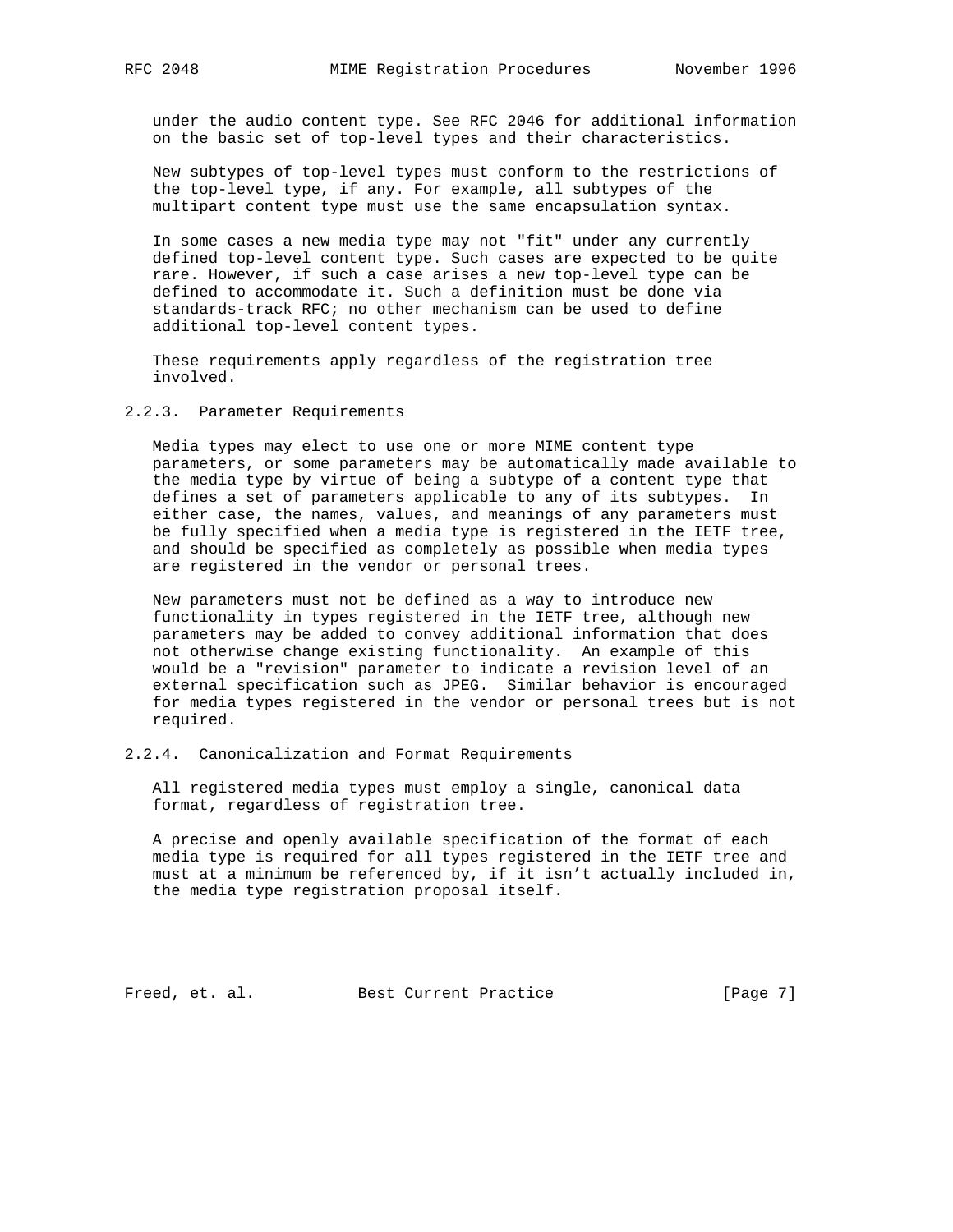The specifications of format and processing particulars may or may not be publically available for media types registered in the vendor tree, and such registration proposals are explicitly permitted to include only a specification of which software and version produce or process such media types. References to or inclusion of format specifications in registration proposals is encouraged but not required.

 Format specifications are still required for registration in the personal tree, but may be either published as RFCs or otherwise deposited with IANA. The deposited specifications will meet the same criteria as those required to register a well-known TCP port and, in particular, need not be made public.

 Some media types involve the use of patented technology. The registration of media types involving patented technology is specifically permitted. However, the restrictions set forth in RFC 1602 on the use of patented technology in standards-track protocols must be respected when the specification of a media type is part of a standards-track protocol.

### 2.2.5. Interchange Recommendations

 Media types should, whenever possible, interoperate across as many systems and applications as possible. However, some media types will inevitably have problems interoperating across different platforms. Problems with different versions, byte ordering, and specifics of gateway handling can and will arise.

 Universal interoperability of media types is not required, but known interoperability issues should be identified whenever possible. Publication of a media type does not require an exhaustive review of interoperability, and the interoperability considerations section is subject to continuing evaluation.

 These recommendations apply regardless of the registration tree involved.

## 2.2.6. Security Requirements

 An analysis of security issues is required for for all types registered in the IETF Tree. (This is in accordance with the basic requirements for all IETF protocols.) A similar analysis for media types registered in the vendor or personal trees is encouraged but not required. However, regardless of what security analysis has or has not been done, all descriptions of security issues must be as accurate as possible regardless of registration tree. In particular, a statement that there are "no security issues associated with this

Freed, et. al. Best Current Practice [Page 8]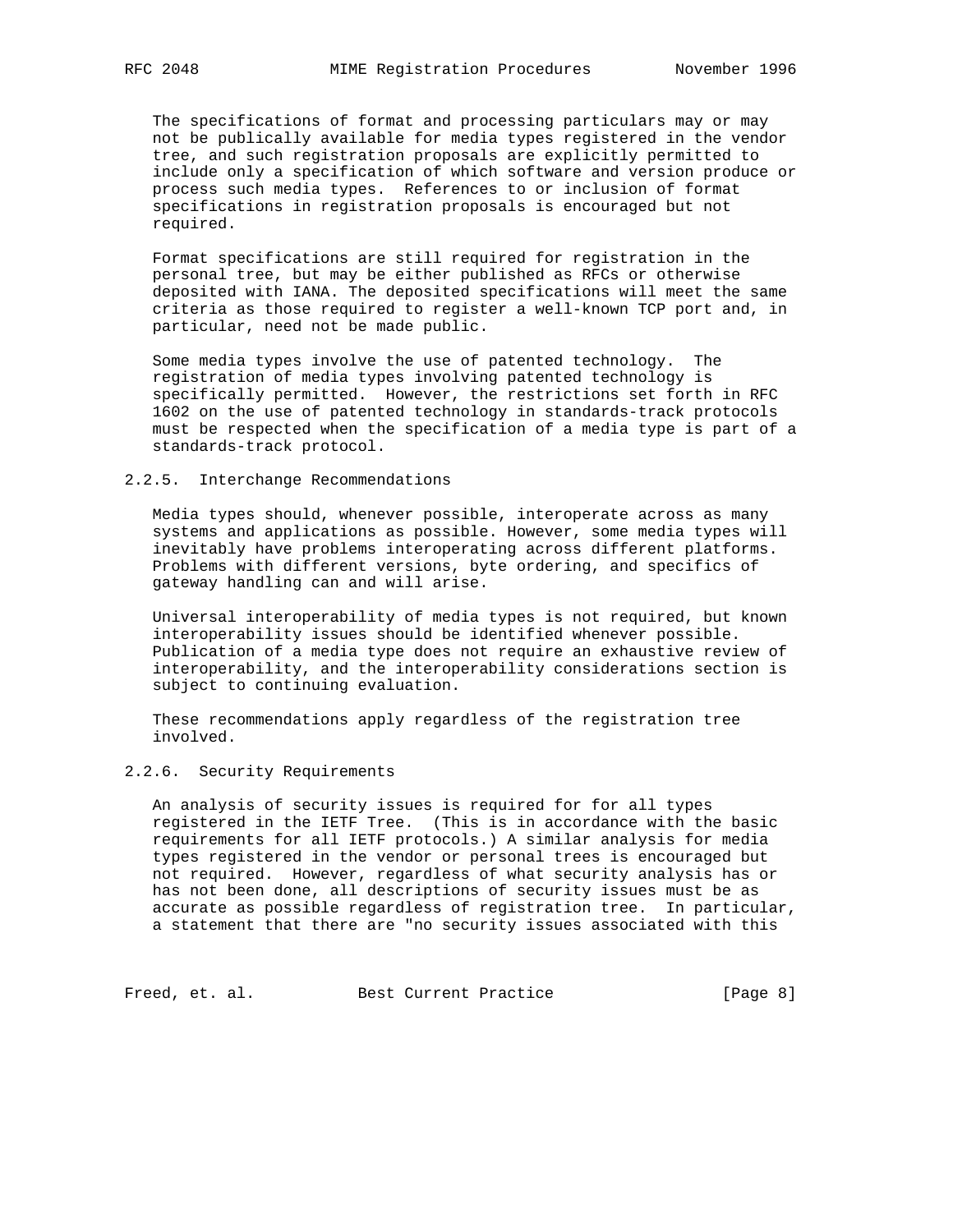type" must not be confused with "the security issues associates with this type have not been assessed".

 There is absolutely no requirement that media types registered in any tree be secure or completely free from risks. Nevertheless, all known security risks must be identified in the registration of a media type, again regardless of registration tree.

 The security considerations section of all registrations is subject to continuing evaluation and modification, and in particular may be extended by use of the "comments on media types" mechanism described in subsequent sections.

 Some of the issues that should be looked at in a security analysis of a media type are:

- (1) Complex media types may include provisions for directives that institute actions on a recipient's files or other resources. In many cases provision is made for originators to specify arbitrary actions in an unrestricted fashion which may then have devastating effects. See the registration of the application/postscript media type in RFC 2046 for an example of such directives and how to handle them.
- (2) Complex media types may include provisions for directives that institute actions which, while not directly harmful to the recipient, may result in disclosure of information that either facilitates a subsequent attack or else violates a recipient's privacy in some way. Again, the registration of the application/postscript media type illustrates how such directives can be handled.
- (3) A media type might be targeted for applications that require some sort of security assurance but not provide the necessary security mechanisms themselves. For example, a media type could be defined for storage of confidential medical information which in turn requires an external confidentiality service.

2.2.7. Usage and Implementation Non-requirements

 In the asynchronous mail environment, where information on the capabilities of the remote mail agent is frequently not available to the sender, maximum interoperability is attained by restricting the number of media types used to those "common" formats expected to be widely implemented. This was asserted in the past as a reason to

Freed, et. al. Best Current Practice [Page 9]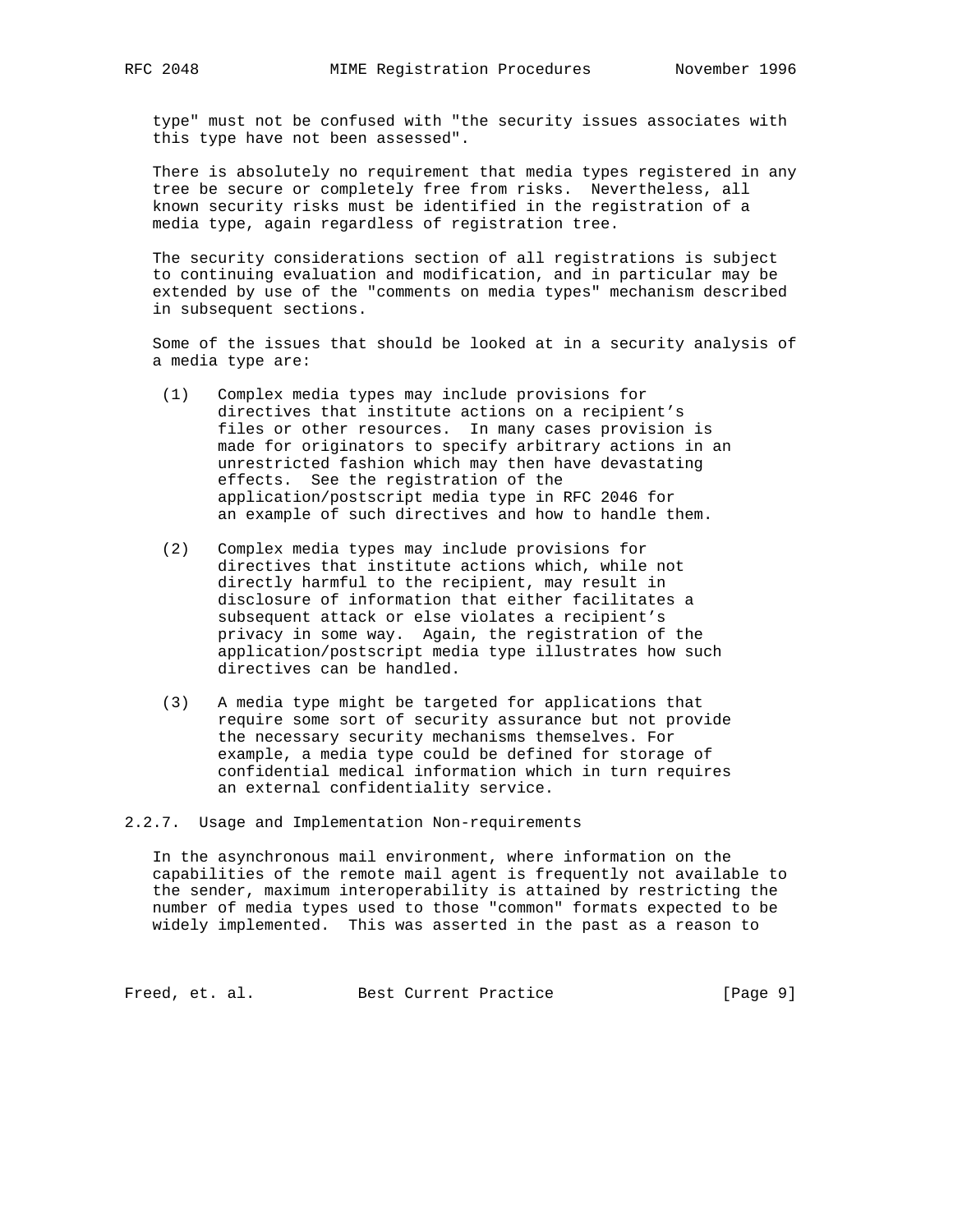limit the number of possible media types and resulted in a registration process with a significant hurdle and delay for those registering media types.

 However, the need for "common" media types does not require limiting the registration of new media types. If a limited set of media types is recommended for a particular application, that should be asserted by a separate applicability statement specific for the application and/or environment.

 As such, universal support and implementation of a media type is NOT a requirement for registration. If, however, a media type is explicitly intended for limited use, this should be noted in its registration.

### 2.2.8. Publication Requirements

 Proposals for media types registered in the IETF tree must be published as RFCs. RFC publication of vendor and personal media type proposals is encouraged but not required. In all cases IANA will retain copies of all media type proposals and "publish" them as part of the media types registration tree itself.

 Other than in the IETF tree, the registration of a data type does not imply endorsement, approval, or recommendation by IANA or IETF or even certification that the specification is adequate. To become Internet Standards, protocol, data objects, or whatever must go through the IETF standards process. This is too difficult and too lengthy a process for the convenient registration of media types.

The IETF tree exists for media types that do require require a substantive review and approval process with the vendor and personal trees exist for those that do not. It is expected that applicability statements for particular applications will be published from time to time that recommend implementation of, and support for, media types that have proven particularly useful in those contexts.

 As discussed above, registration of a top-level type requires standards-track processing and, hence, RFC publication.

### 2.2.9. Additional Information

 Various sorts of optional information may be included in the specification of a media type if it is available:

 (1) Magic number(s) (length, octet values). Magic numbers are byte sequences that are always present and thus can be used to identify entities as being of a given media

Freed, et. al. Best Current Practice [Page 10]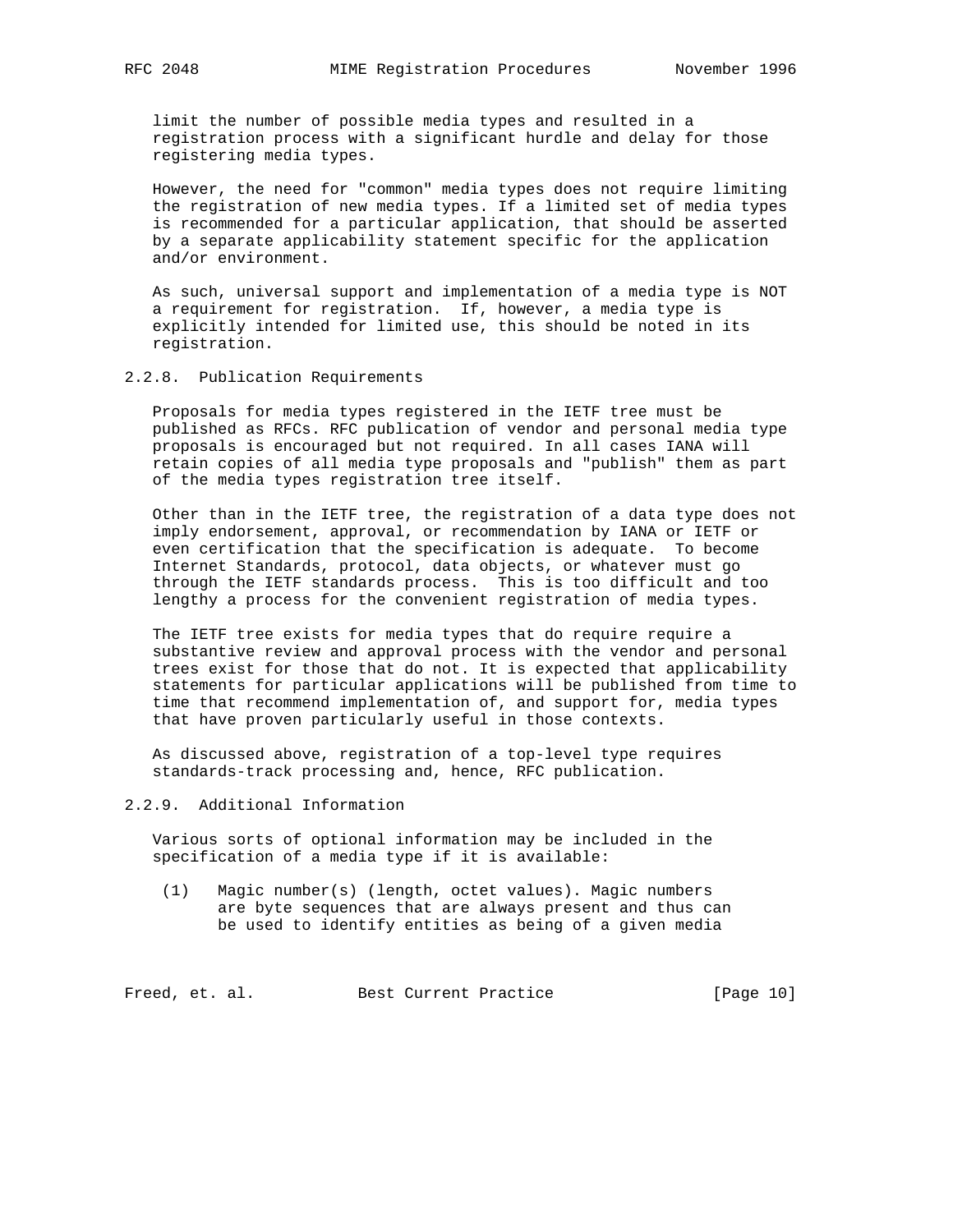type.

- (2) File extension(s) commonly used on one or more platforms to indicate that some file containing a given type of media.
- (3) Macintosh File Type code(s) (4 octets) used to label files containing a given type of media.

 Such information is often quite useful to implementors and if available should be provided.

2.3. Registration Procedure

 The following procedure has been implemented by the IANA for review and approval of new media types. This is not a formal standards process, but rather an administrative procedure intended to allow community comment and sanity checking without excessive time delay. For registration in the IETF tree, the normal IETF processes should be followed, treating posting of an internet-draft and announcement on the ietf-types list (as described in the next subsection) as a first step. For registrations in the vendor or personal tree, the initial review step described below may be omitted and the type registered directly by submitting the template and an explanation directly to IANA (at iana@iana.org). However, authors of vendor or personal media type specifications are encouraged to seek community review and comment whenever that is feasible.

2.3.1. Present the Media Type to the Community for Review

 Send a proposed media type registration to the "ietf-types@iana.org" mailing list for a two week review period. This mailing list has been established for the purpose of reviewing proposed media and access types. Proposed media types are not formally registered and must not be used; the "x-" prefix specified in RFC 2045 can be used until registration is complete.

 The intent of the public posting is to solicit comments and feedback on the choice of type/subtype name, the unambiguity of the references with respect to versions and external profiling information, and a review of any interoperability or security considerations. The submitter may submit a revised registration, or withdraw the registration completely, at any time.

Freed, et. al. Best Current Practice [Page 11]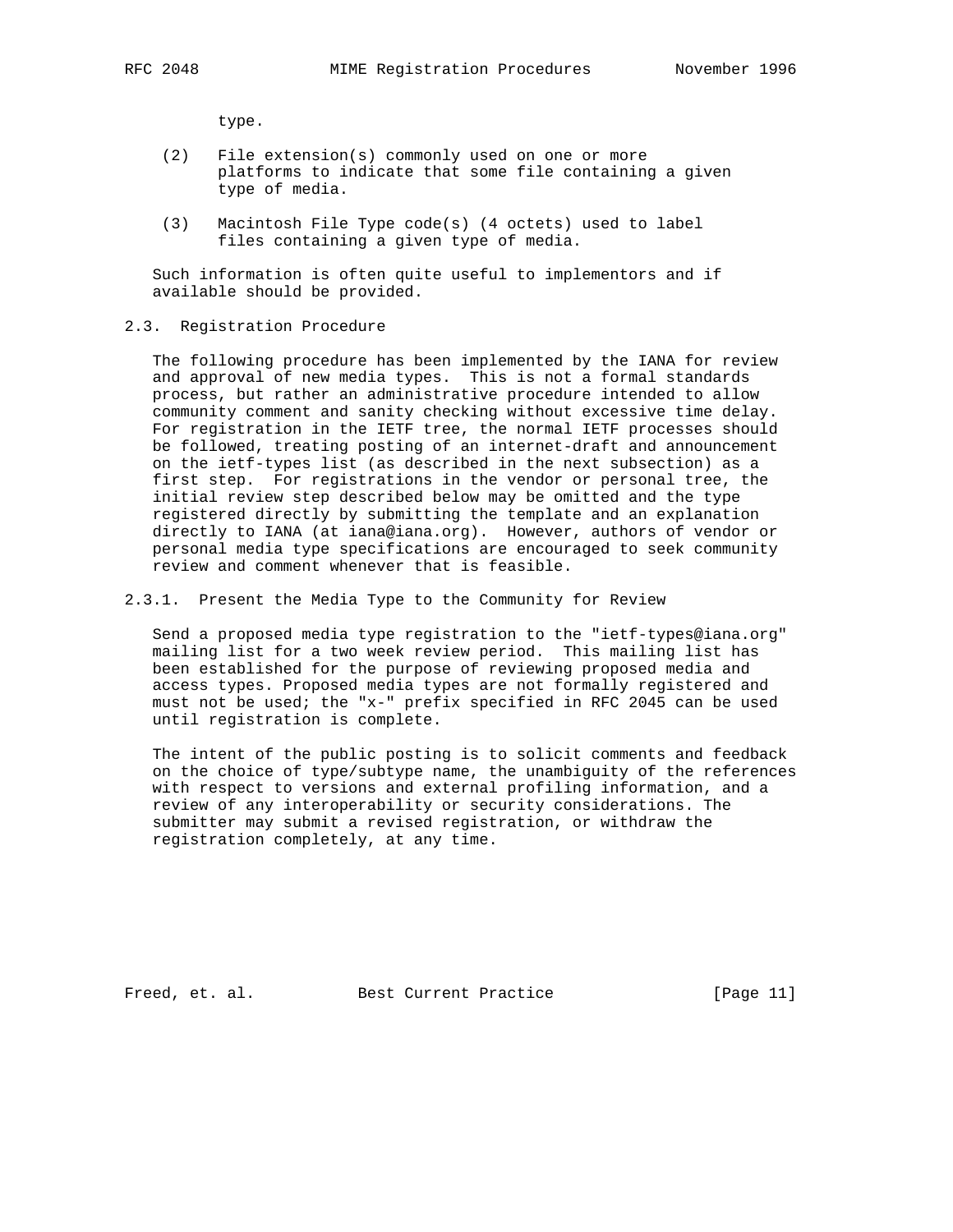# 2.3.2. IESG Approval

 Media types registered in the IETF tree must be submitted to the IESG for approval.

2.3.3. IANA Registration

 Provided that the media type meets the requirements for media types and has obtained approval that is necessary, the author may submit the registration request to the IANA, which will register the media type and make the media type registration available to the community.

2.4. Comments on Media Type Registrations

 Comments on registered media types may be submitted by members of the community to IANA. These comments will be passed on to the "owner" of the media type if possible. Submitters of comments may request that their comment be attached to the media type registration itself, and if IANA approves of this the comment will be made accessible in conjunction with the type registration itself.

2.5. Location of Registered Media Type List

 Media type registrations will be posted in the anonymous FTP directory "ftp://ftp.isi.edu/in-notes/iana/assignments/media-types/" and all registered media types will be listed in the periodically issued "Assigned Numbers" RFC [currently STD 2, RFC 1700]. The media type description and other supporting material may also be published as an Informational RFC by sending it to "rfc-editor@isi.edu" (please follow the instructions to RFC authors [RFC-1543]).

2.6. IANA Procedures for Registering Media Types

 The IANA will only register media types in the IETF tree in response to a communication from the IESG stating that a given registration has been approved. Vendor and personal types will be registered by the IANA automatically and without any formal review as long as the following minimal conditions are met:

- (1) Media types must function as an actual media format. In particular, character sets and transfer encodings may not be registered as media types.
- (2) All media types must have properly formed type and subtype names. All type names must be defined by a standards-track RFC. All subtype names must be unique, must conform to the MIME grammar for such names, and must contain the proper tree prefix.

Freed, et. al. Best Current Practice [Page 12]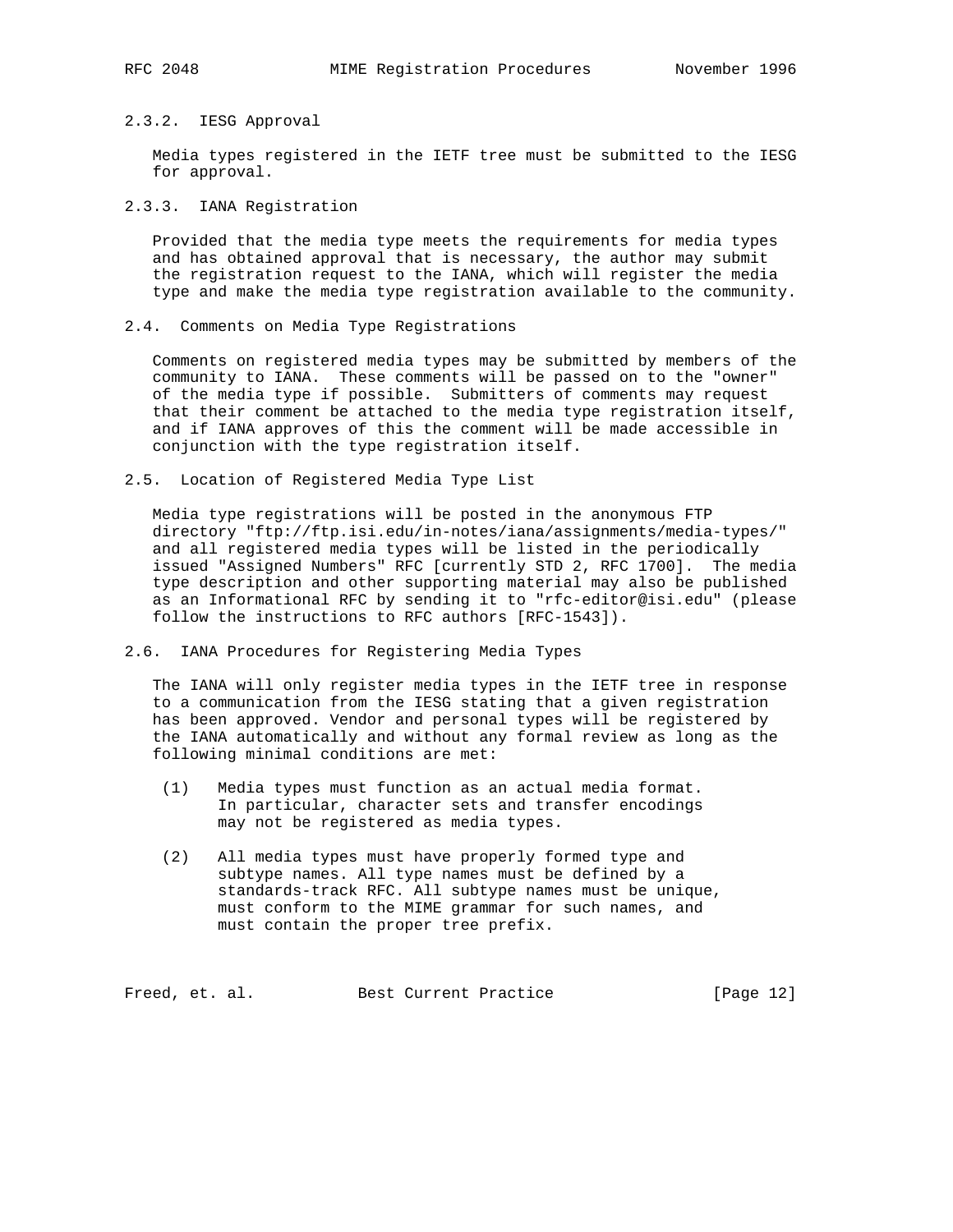- - (3) Types registered in the personal tree must either provide a format specification or a pointer to one.
	- (4) Any security considerations given must not be obviously bogus. (It is neither possible nor necessary for the IANA to conduct a comprehensive security review of media type registrations. Nevertheless, IANA has the authority to identify obviously incompetent material and exclude it.)
- 2.7. Change Control

 Once a media type has been published by IANA, the author may request a change to its definition. The descriptions of the different registration trees above designate the "owners" of each type of registration. The change request follows the same procedure as the registration request:

- (1) Publish the revised template on the ietf-types list.
- (2) Leave at least two weeks for comments.
- (3) Publish using IANA after formal review if required.

 Changes should be requested only when there are serious omission or errors in the published specification. When review is required, a change request may be denied if it renders entities that were valid under the previous definition invalid under the new definition.

 The owner of a content type may pass responsibility for the content type to another person or agency by informing IANA and the ietf-types list; this can be done without discussion or review.

 The IESG may reassign responsibility for a media type. The most common case of this will be to enable changes to be made to types where the author of the registration has died, moved out of contact or is otherwise unable to make changes that are important to the community.

 Media type registrations may not be deleted; media types which are no longer believed appropriate for use can be declared OBSOLETE by a change to their "intended use" field; such media types will be clearly marked in the lists published by IANA.

Freed, et. al. Best Current Practice [Page 13]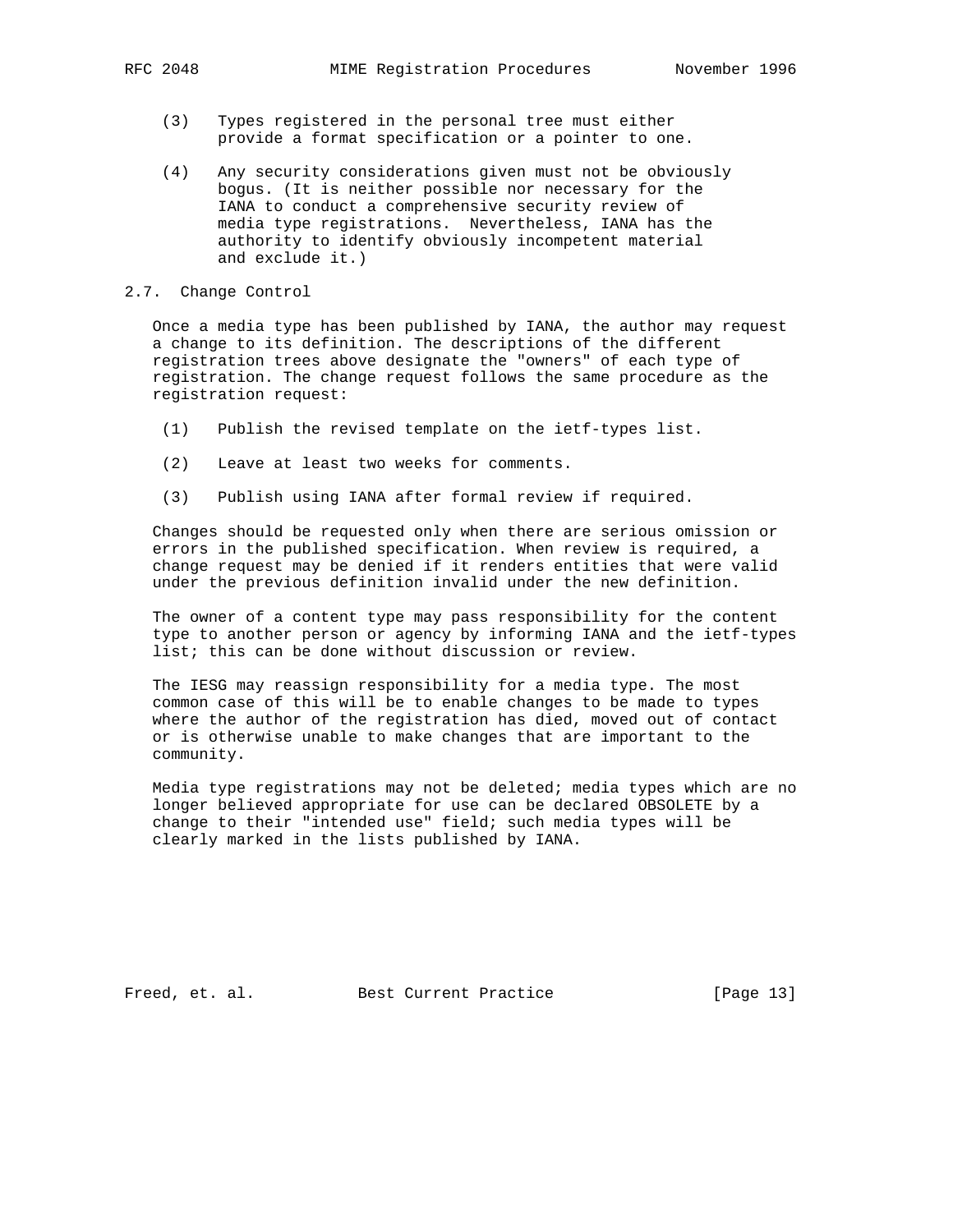# 2.8. Registration Template

 To: ietf-types@iana.org Subject: Registration of MIME media type XXX/YYY

MIME media type name:

MIME subtype name:

Required parameters:

Optional parameters:

Encoding considerations:

Security considerations:

Interoperability considerations:

Published specification:

Applications which use this media type:

Additional information:

 Magic number(s): File extension(s): Macintosh File Type Code(s):

Person & email address to contact for further information:

Intended usage:

(One of COMMON, LIMITED USE or OBSOLETE)

Author/Change controller:

 (Any other information that the author deems interesting may be added below this line.)

3. External Body Access Types

 RFC 2046 defines the message/external-body media type, whereby a MIME entity can act as pointer to the actual body data in lieu of including the data directly in the entity body. Each message/external-body reference specifies an access type, which determines the mechanism used to retrieve the actual body data. RFC 2046 defines an initial set of access types, but allows for the

Freed, et. al. Best Current Practice [Page 14]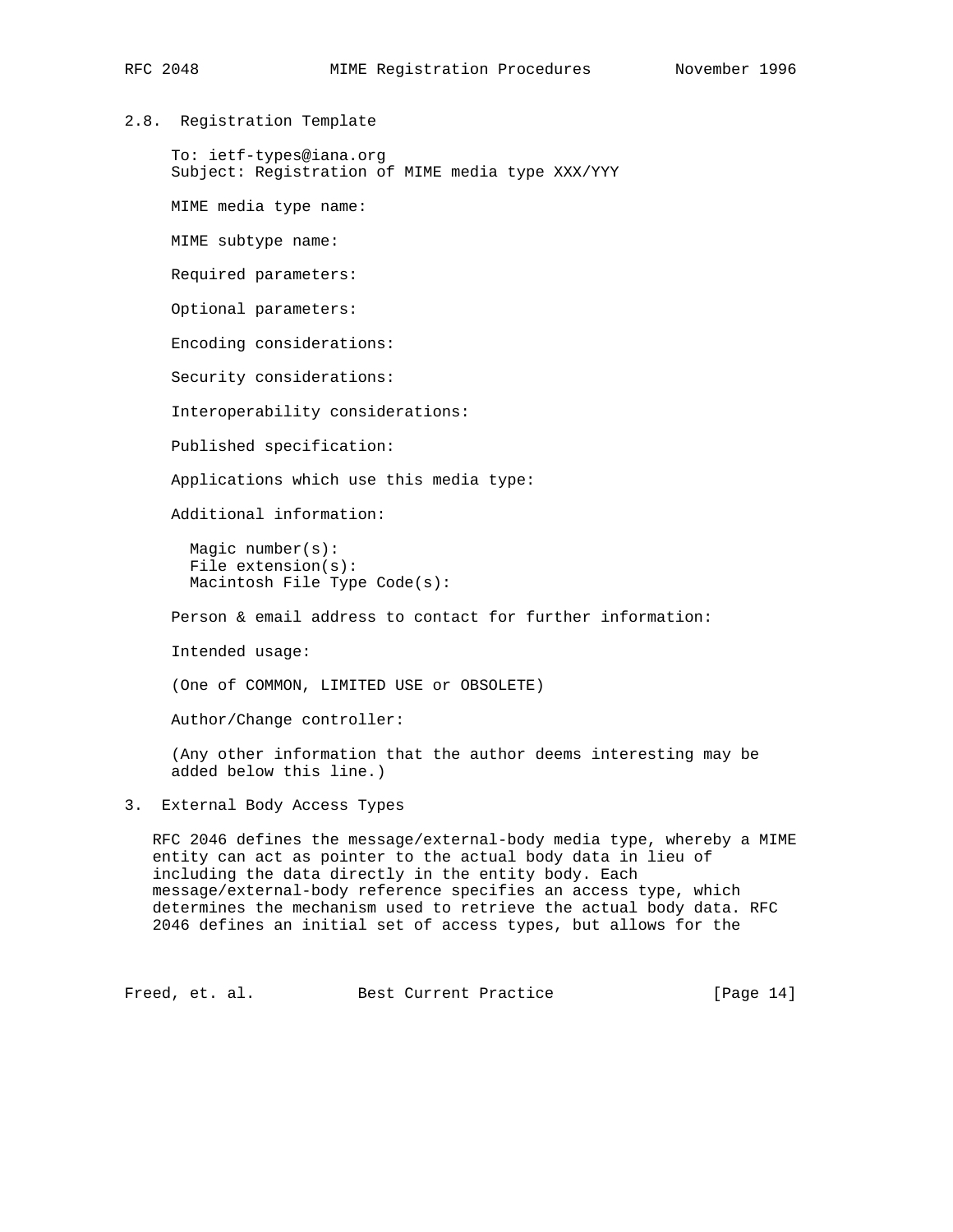registration of additional access types to accommodate new retrieval mechanisms.

3.1. Registration Requirements

 New access type specifications must conform to a number of requirements as described below.

3.1.1. Naming Requirements

 Each access type must have a unique name. This name appears in the access-type parameter in the message/external-body content-type header field, and must conform to MIME content type parameter syntax.

3.1.2. Mechanism Specification Requirements

 All of the protocols, transports, and procedures used by a given access type must be described, either in the specification of the access type itself or in some other publicly available specification, in sufficient detail for the access type to be implemented by any competent implementor. Use of secret and/or proprietary methods in access types are expressly prohibited. The restrictions imposed by RFC 1602 on the standardization of patented algorithms must be respected as well.

3.1.3. Publication Requirements

 All access types must be described by an RFC. The RFC may be informational rather than standards-track, although standard-track review and approval are encouraged for all access types.

3.1.4. Security Requirements

 Any known security issues that arise from the use of the access type must be completely and fully described. It is not required that the access type be secure or that it be free from risks, but that the known risks be identified. Publication of a new access type does not require an exhaustive security review, and the security considerations section is subject to continuing evaluation. Additional security considerations should be addressed by publishing revised versions of the access type specification.

3.2. Registration Procedure

 Registration of a new access type starts with the construction of a draft of an RFC.

Freed, et. al. Best Current Practice [Page 15]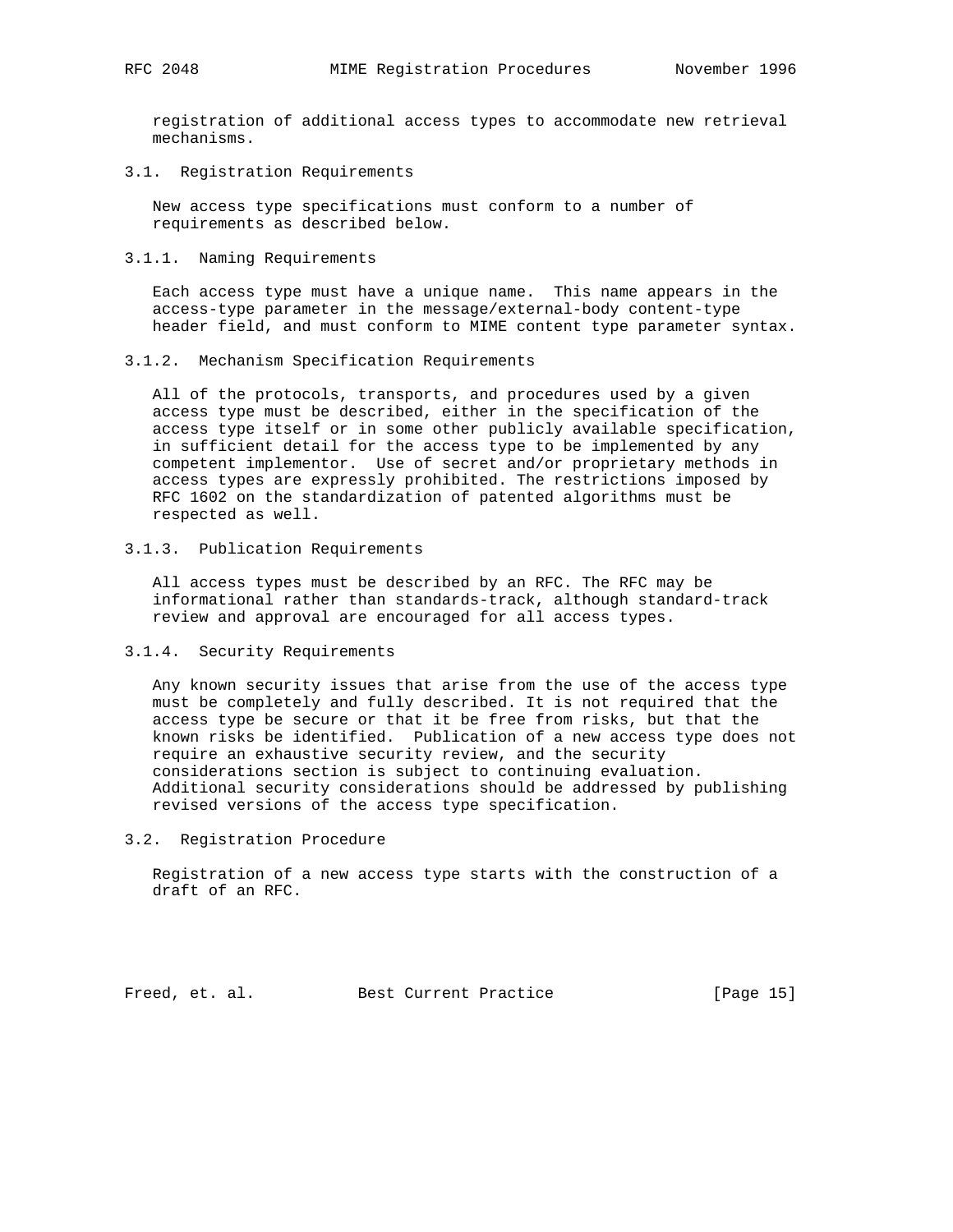3.2.1. Present the Access Type to the Community

 Send a proposed access type specification to the "ietf types@iana.org" mailing list for a two week review period. This mailing list has been established for the purpose of reviewing proposed access and media types. Proposed access types are not formally registered and must not be used.

 The intent of the public posting is to solicit comments and feedback on the access type specification and a review of any security considerations.

# 3.2.2. Access Type Reviewer

 When the two week period has passed, the access type reviewer, who is appointed by the IETF Applications Area Director, either forwards the request to iana@isi.edu, or rejects it because of significant objections raised on the list.

 Decisions made by the reviewer must be posted to the ietf-types mailing list within 14 days. Decisions made by the reviewer may be appealed to the IESG.

### 3.2.3. IANA Registration

 Provided that the access type has either passed review or has been successfully appealed to the IESG, the IANA will register the access type and make the registration available to the community. The specification of the access type must also be published as an RFC. Informational RFCs are published by sending them to "rfc editor@isi.edu" (please follow the instructions to RFC authors [RFC- 1543]).

### 3.3. Location of Registered Access Type List

 Access type registrations will be posted in the anonymous FTP directory "ftp://ftp.isi.edu/in-notes/iana/assignments/access-types/" and all registered access types will be listed in the periodically issued "Assigned Numbers" RFC [currently RFC-1700].

3.4. IANA Procedures for Registering Access Types

 The identity of the access type reviewer is communicated to the IANA by the IESG. The IANA then only acts in response to access type definitions that either are approved by the access type reviewer and forwarded by the reviewer to the IANA for registration, or in response to a communication from the IESG that an access type definition appeal has overturned the access type reviewer's ruling.

Freed, et. al. Best Current Practice [Page 16]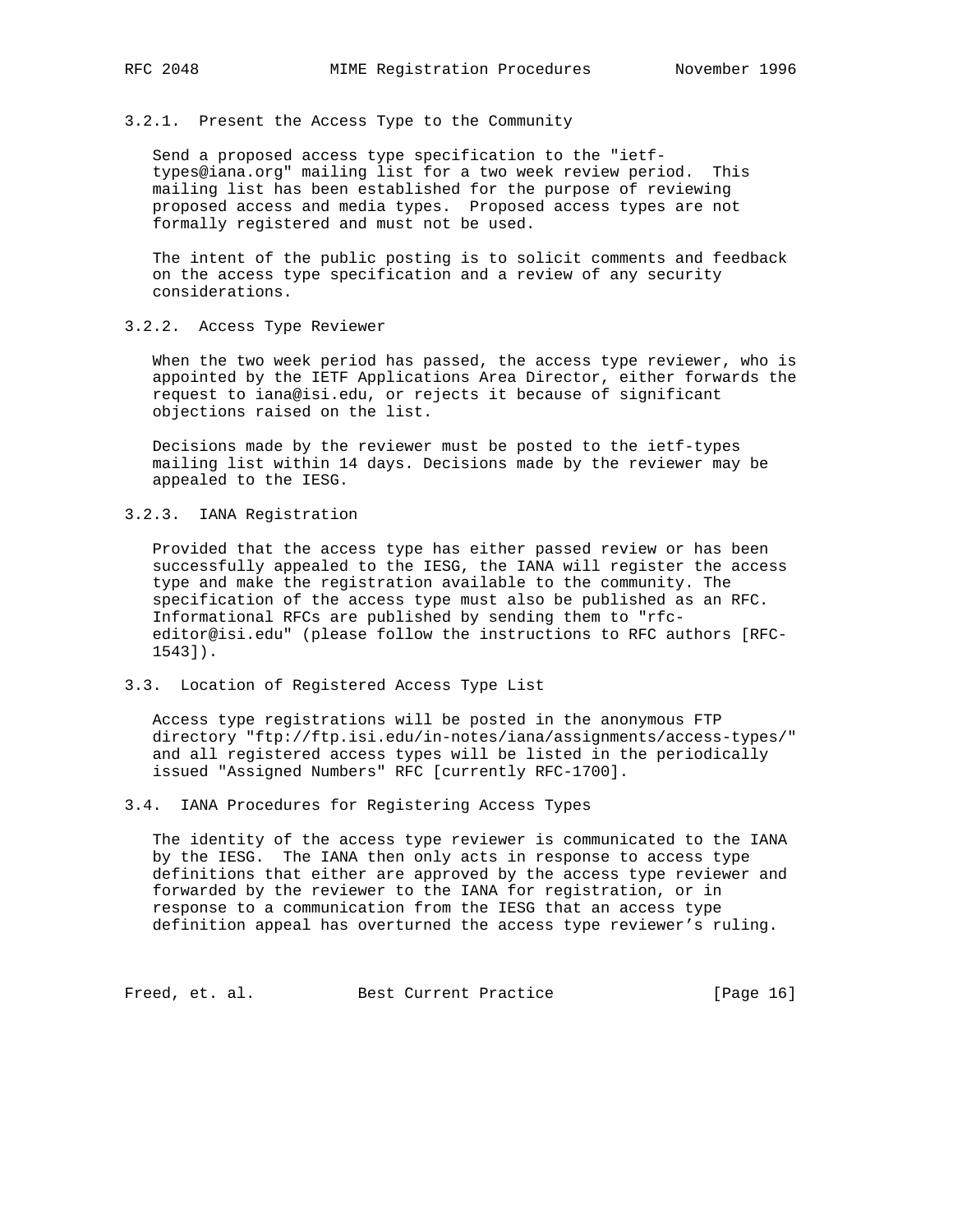## 4. Transfer Encodings

 Transfer encodings are tranformations applied to MIME media types after conversion to the media type's canonical form. Transfer encodings are used for several purposes:

- (1) Many transports, especially message transports, can only handle data consisting of relatively short lines of text. There can also be severe restrictions on what characters can be used in these lines of text -- some transports are restricted to a small subset of US-ASCII and others cannot handle certain character sequences. Transfer encodings are used to transform binary data into textual form that can survive such transports. Examples of this sort of transfer encoding include the base64 and quoted-printable transfer encodings defined in RFC 2045.
- (2) Image, audio, video, and even application entities are sometimes quite large. Compression algorithms are often quite effective in reducing the size of large entities. Transfer encodings can be used to apply general-purpose non-lossy compression algorithms to MIME entities.
- (3) Transport encodings can be defined as a means of representing existing encoding formats in a MIME context.

 IMPORTANT: The standardization of a large numbers of different transfer encodings is seen as a significant barrier to widespread interoperability and is expressely discouraged. Nevertheless, the following procedure has been defined to provide a means of defining additional transfer encodings, should standardization actually be justified.

4.1. Transfer Encoding Requirements

 Transfer encoding specifications must conform to a number of requirements as described below.

4.1.1. Naming Requirements

 Each transfer encoding must have a unique name. This name appears in the Content-Transfer-Encoding header field and must conform to the syntax of that field.

Freed, et. al. Best Current Practice [Page 17]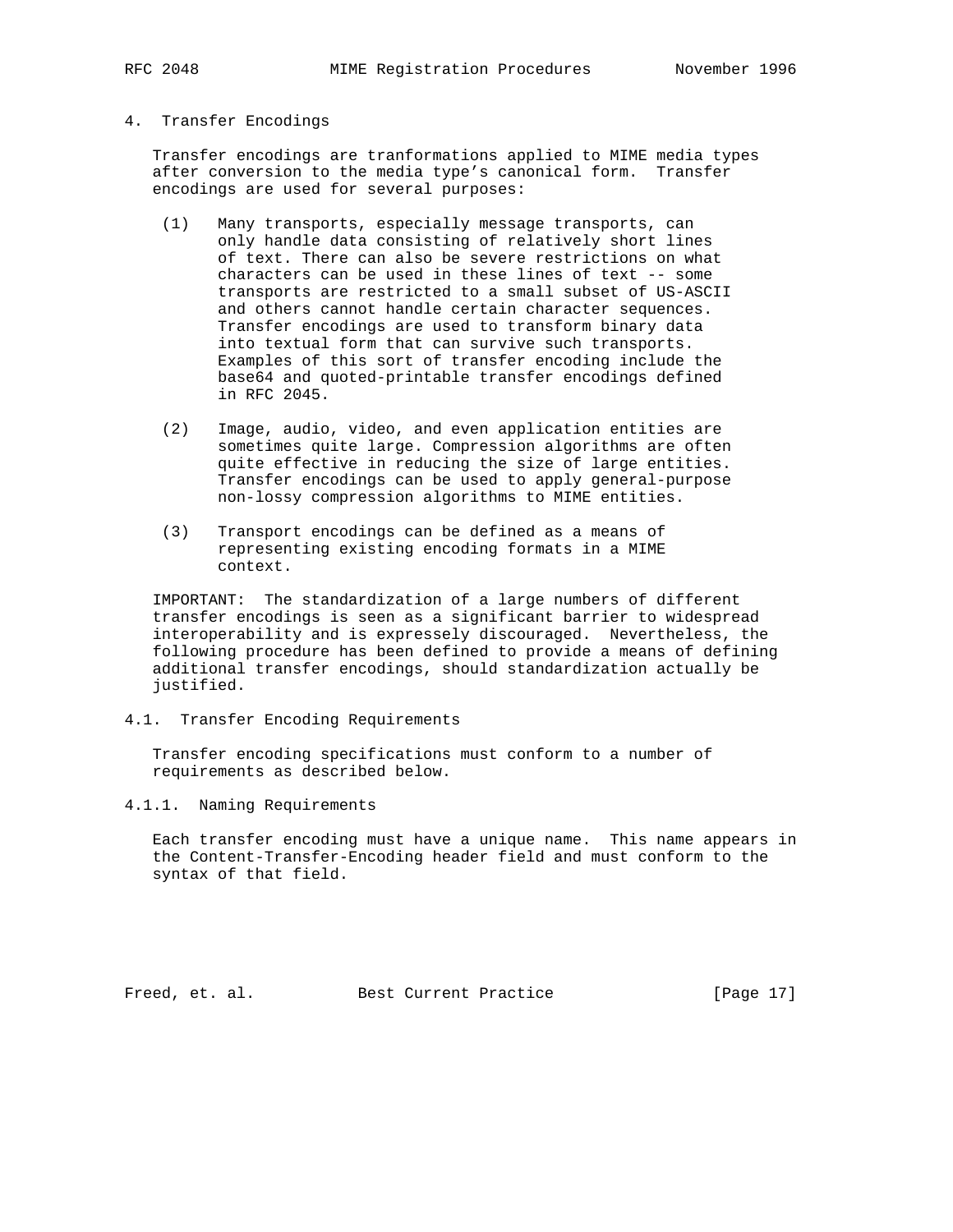### 4.1.2. Algorithm Specification Requirements

 All of the algorithms used in a transfer encoding (e.g. conversion to printable form, compression) must be described in their entirety in the transfer encoding specification. Use of secret and/or proprietary algorithms in standardized transfer encodings are expressly prohibited. The restrictions imposed by RFC 1602 on the standardization of patented algorithms must be respected as well.

## 4.1.3. Input Domain Requirements

 All transfer encodings must be applicable to an arbitrary sequence of octets of any length. Dependence on particular input forms is not allowed.

 It should be noted that the 7bit and 8bit encodings do not conform to this requirement. Aside from the undesireability of having specialized encodings, the intent here is to forbid the addition of additional encodings along the lines of 7bit and 8bit.

### 4.1.4. Output Range Requirements

 There is no requirement that a particular tranfer encoding produce a particular form of encoded output. However, the output format for each transfer encoding must be fully and completely documented. In particular, each specification must clearly state whether the output format always lies within the confines of 7bit data, 8bit data, or is simply pure binary data.

### 4.1.5. Data Integrity and Generality Requirements

 All transfer encodings must be fully invertible on any platform; it must be possible for anyone to recover the original data by performing the corresponding decoding operation. Note that this requirement effectively excludes all forms of lossy compression as well as all forms of encryption from use as a transfer encoding.

### 4.1.6. New Functionality Requirements

 All transfer encodings must provide some sort of new functionality. Some degree of functionality overlap with previously defined transfer encodings is acceptable, but any new transfer encoding must also offer something no other transfer encoding provides.

Freed, et. al. Best Current Practice [Page 18]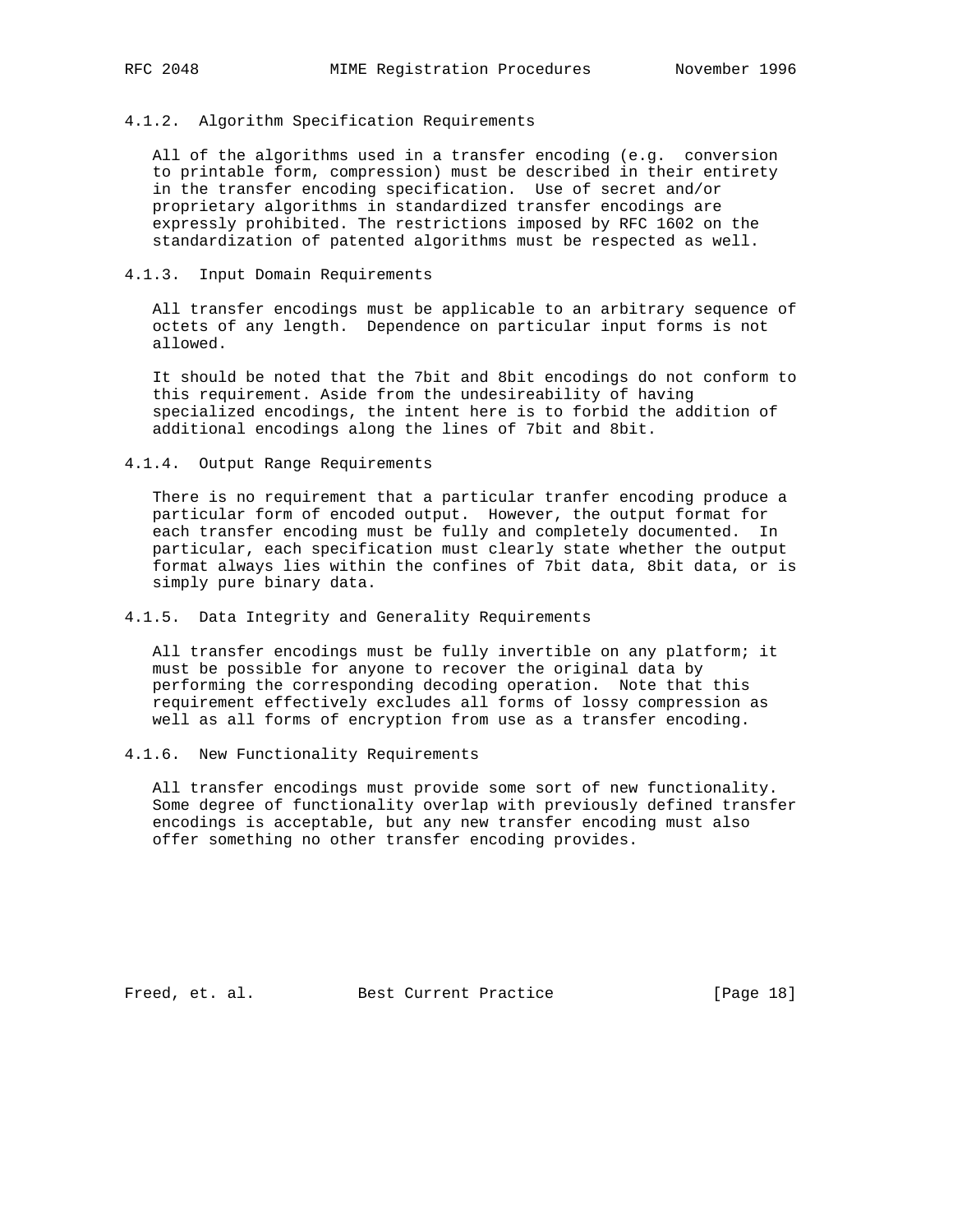## 4.2. Transfer Encoding Definition Procedure

 Definition of a new transfer encoding starts with the construction of a draft of a standards-track RFC. The RFC must define the transfer encoding precisely and completely, and must also provide substantial justification for defining and standardizing a new transfer encoding. This specification must then be presented to the IESG for consideration. The IESG can

- (1) reject the specification outright as being inappropriate for standardization,
- (2) approve the formation of an IETF working group to work on the specification in accordance with IETF procedures, or,
- (3) accept the specification as-is and put it directly on the standards track.

 Transfer encoding specifications on the standards track follow normal IETF rules for standards track documents. A transfer encoding is considered to be defined and available for use once it is on the standards track.

4.3. IANA Procedures for Transfer Encoding Registration

 There is no need for a special procedure for registering Transfer Encodings with the IANA. All legitimate transfer encoding registrations must appear as a standards-track RFC, so it is the IESG's responsibility to notify the IANA when a new transfer encoding has been approved.

4.4. Location of Registered Transfer Encodings List

 Transfer encoding registrations will be posted in the anonymous FTP directory "ftp://ftp.isi.edu/in-notes/iana/assignments/transfer encodings/" and all registered transfer encodings will be listed in the periodically issued "Assigned Numbers" RFC [currently RFC-1700].

Freed, et. al. Best Current Practice [Page 19]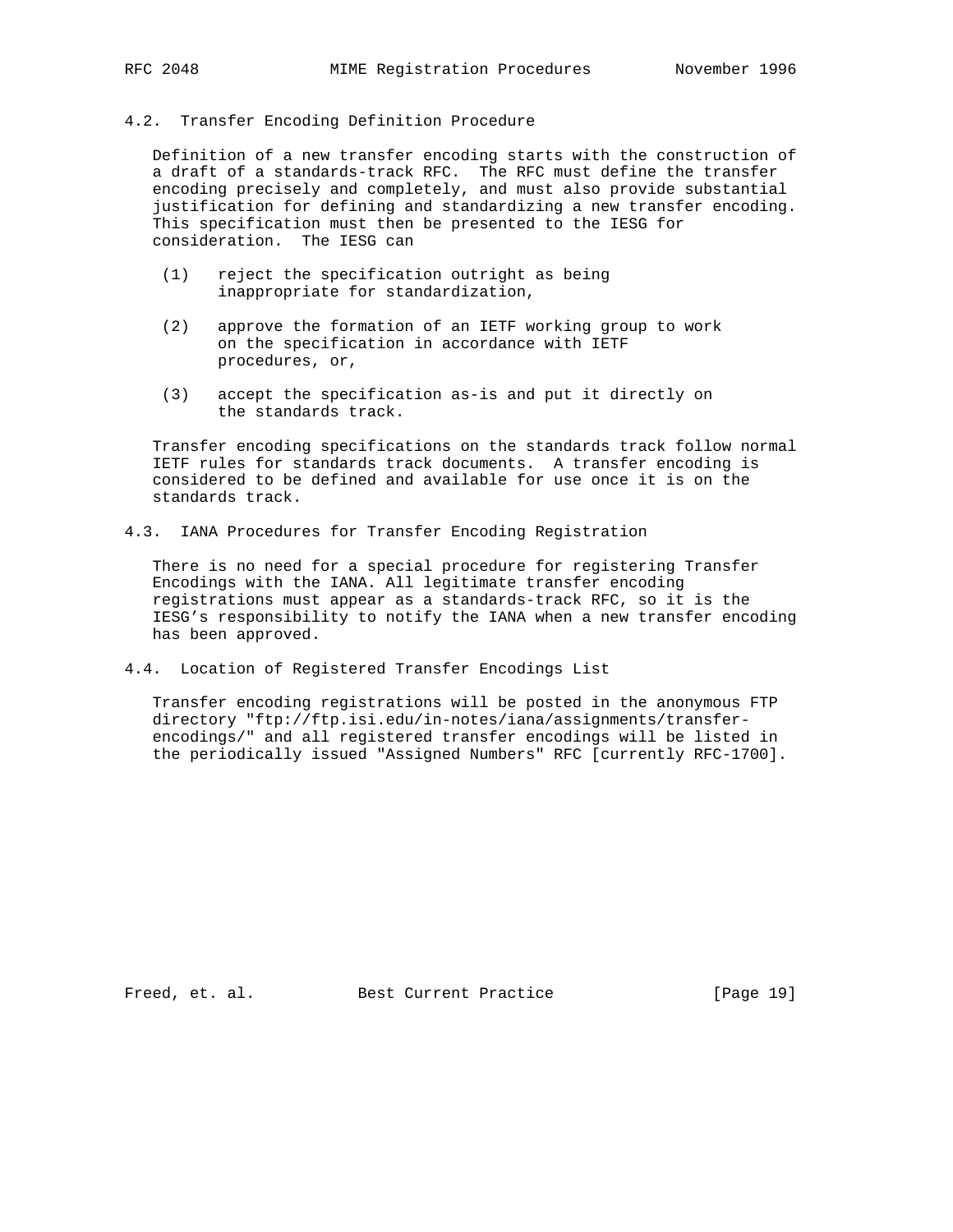5. Authors' Addresses

 For more information, the authors of this document are best contacted via Internet mail:

 Ned Freed Innosoft International, Inc. 1050 East Garvey Avenue South West Covina, CA 91790 USA

 Phone: +1 818 919 3600 Fax: +1 818 919 3614 EMail: ned@innosoft.com

 John Klensin MCI 2100 Reston Parkway Reston, VA 22091

 Phone: +1 703 715-7361 Fax: +1 703 715-7436 EMail: klensin@mci.net

 Jon Postel USC/Information Sciences Institute 4676 Admiralty Way Marina del Rey, CA 90292 USA

 Phone: +1 310 822 1511 Fax: +1 310 823 6714 EMail: Postel@ISI.EDU

Freed, et. al. Best Current Practice [Page 20]